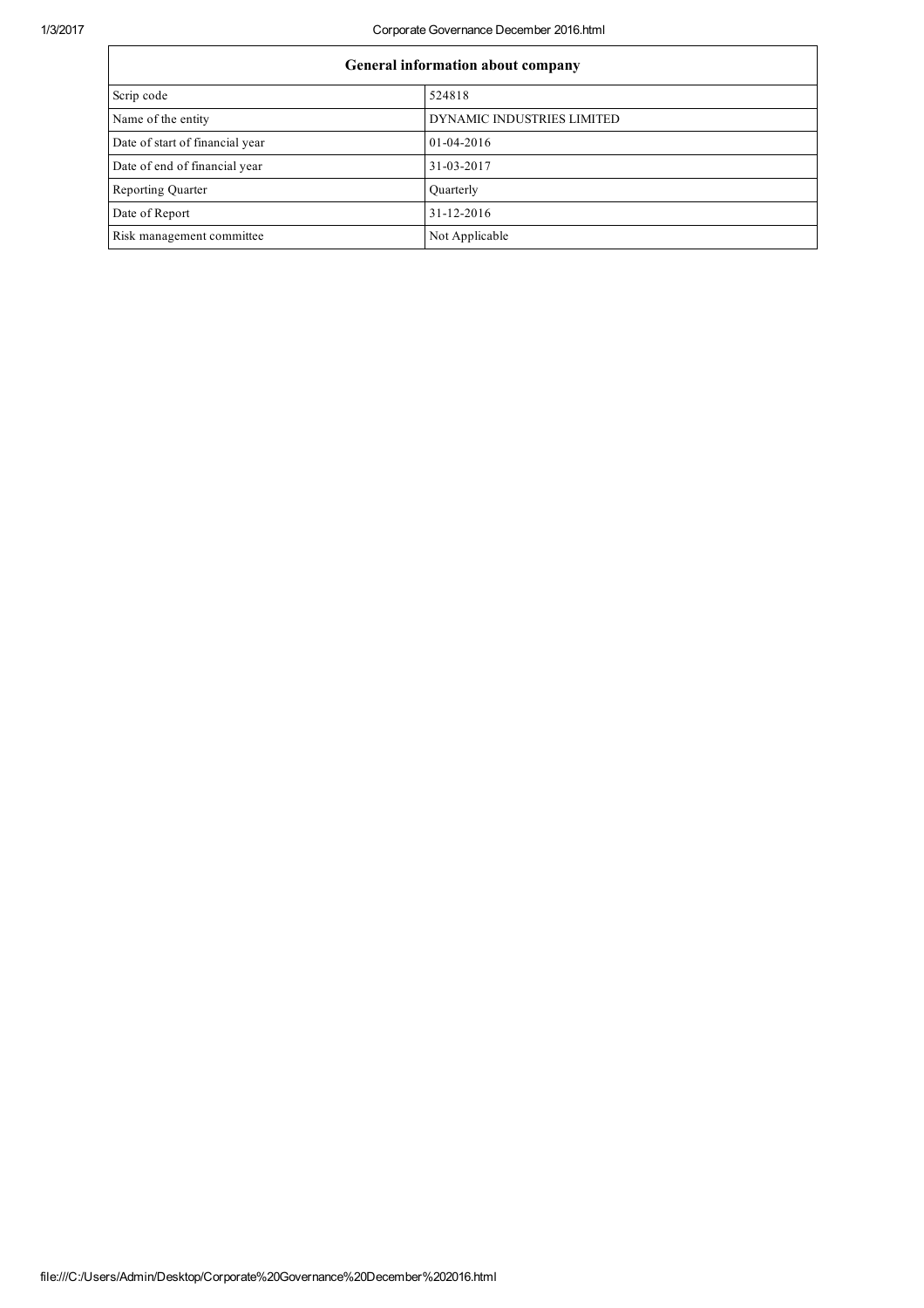| Annexure I                                                                                |  |  |  |
|-------------------------------------------------------------------------------------------|--|--|--|
| Annexure I to be submitted by listed entity on quarterly basis                            |  |  |  |
| I. Composition of Board of Directors                                                      |  |  |  |
| Disclosure of notes on composition of board of directors explanatory                      |  |  |  |
| Is there any change in information of board of directors compare to previous quarter   No |  |  |  |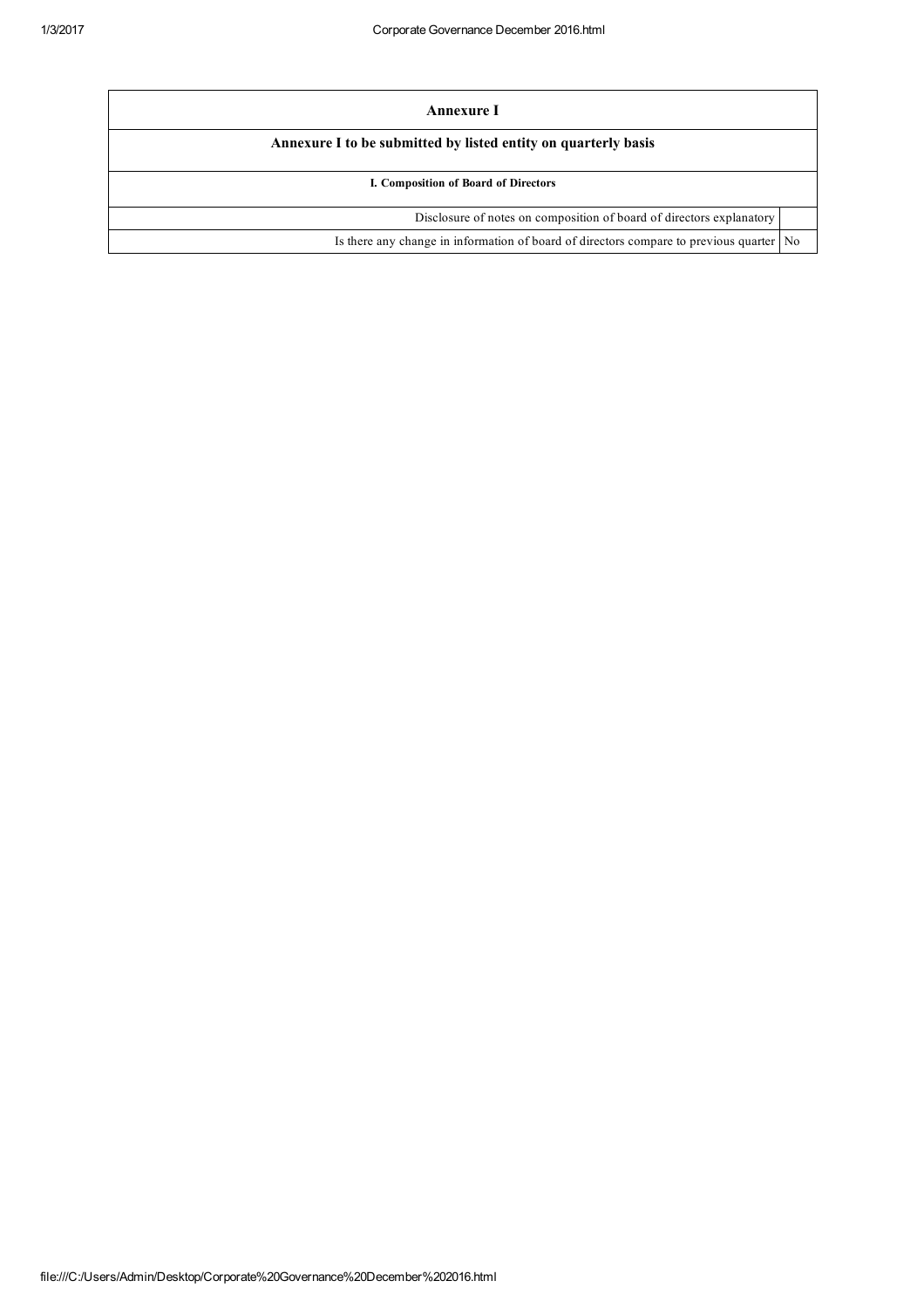| Annexure 1                                                                      |  |  |
|---------------------------------------------------------------------------------|--|--|
| <b>II. Composition of Committees</b>                                            |  |  |
| Disclosure of notes on composition of committees explanatory                    |  |  |
| Is there any change in information of committees compare to previous quarter No |  |  |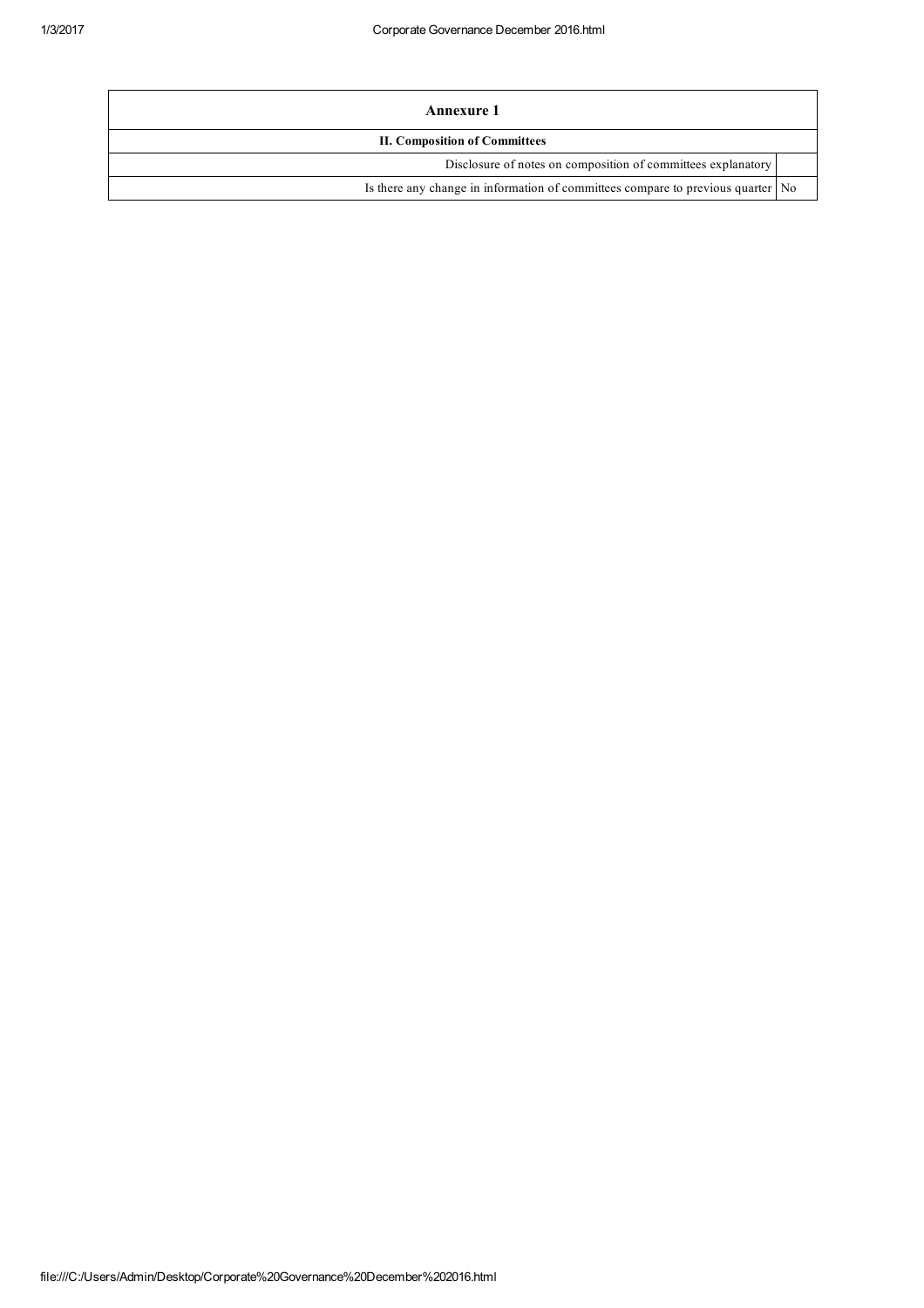|                                                                  | Annexure 1                                             |                                                         |                                                                |  |  |
|------------------------------------------------------------------|--------------------------------------------------------|---------------------------------------------------------|----------------------------------------------------------------|--|--|
|                                                                  | Annexure 1                                             |                                                         |                                                                |  |  |
|                                                                  | <b>III. Meeting of Board of Directors</b>              |                                                         |                                                                |  |  |
| Disclosure of notes on meeting of board of directors explanatory |                                                        |                                                         |                                                                |  |  |
| <b>Sr</b>                                                        | Date(s) of meeting (if any) in the<br>previous quarter | $Date(s)$ of meeting (if any) in the<br>current quarter | Maximum gap between any two consecutive (in<br>number of days) |  |  |
|                                                                  | 19-09-2016                                             |                                                         |                                                                |  |  |
|                                                                  |                                                        | 14-11-2016                                              | 55                                                             |  |  |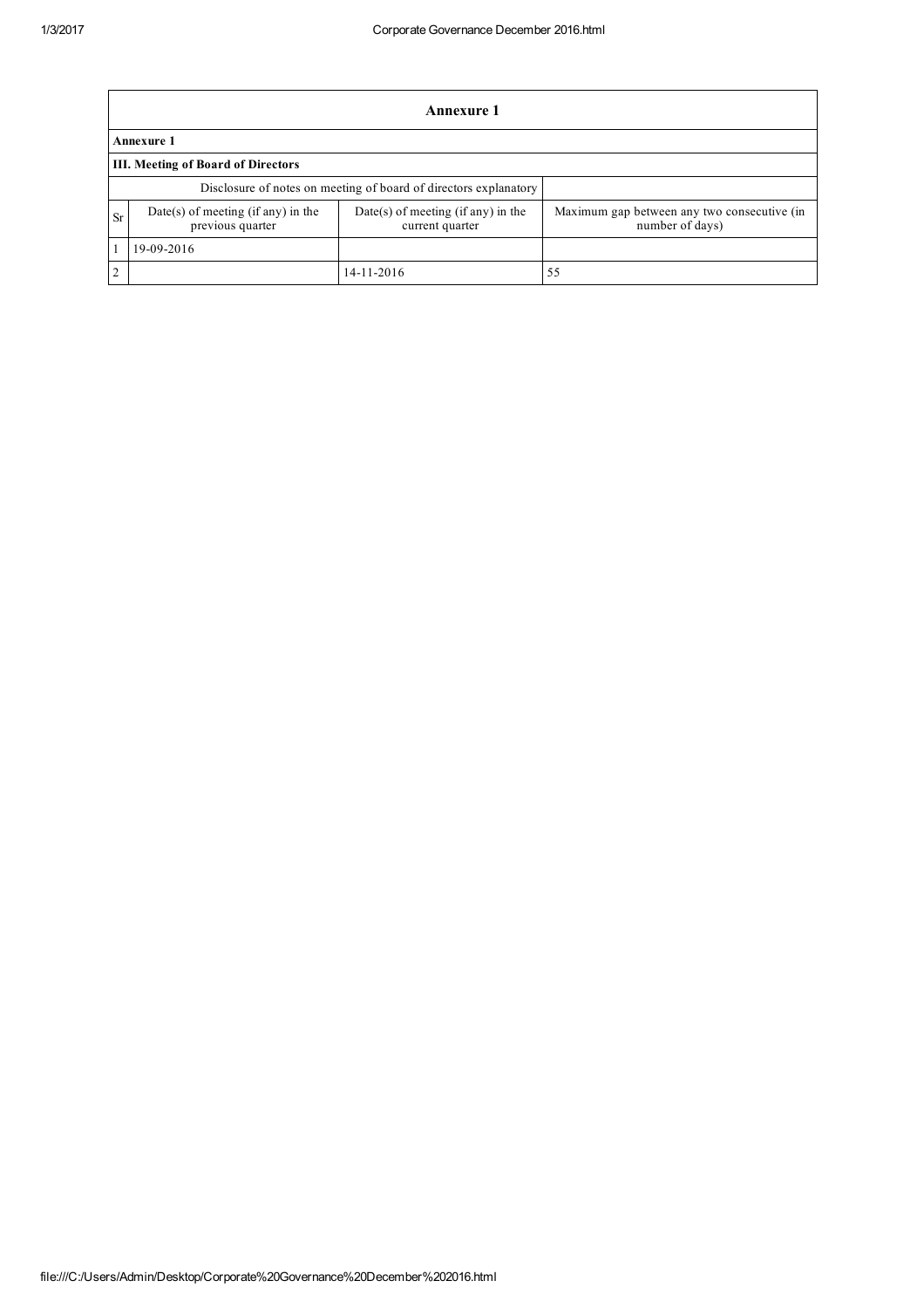|           | Annexure 1                                               |                                                                     |                                                     |                                           |                                                                     |                                                                               |                               |
|-----------|----------------------------------------------------------|---------------------------------------------------------------------|-----------------------------------------------------|-------------------------------------------|---------------------------------------------------------------------|-------------------------------------------------------------------------------|-------------------------------|
|           | <b>IV. Meeting of Committees</b>                         |                                                                     |                                                     |                                           |                                                                     |                                                                               |                               |
|           | Disclosure of notes on meeting of committees explanatory |                                                                     |                                                     |                                           |                                                                     |                                                                               |                               |
| <b>Sr</b> | Name of<br>Committee                                     | $Date(s)$ of meeting<br>of the committee in<br>the relevant quarter | Whether<br>requirement of<br>Ouorum met<br>(Yes/No) | Requirement<br>of Ouorum<br>met (details) | $Date(s)$ of meeting<br>of the committee in<br>the previous quarter | Maximum gap between<br>any two consecutive<br>meetings (in number of<br>days) | Name of<br>other<br>committee |
|           | Audit<br>Committee                                       | 14-11-2016                                                          | Yes                                                 | $1/3$ or 2<br>whichever is<br>higher      | 11-08-2016                                                          | 94                                                                            |                               |
|           | <b>Stakeholders</b><br>Relationship<br>Committee         | $03 - 12 - 2016$                                                    | No                                                  |                                           |                                                                     |                                                                               |                               |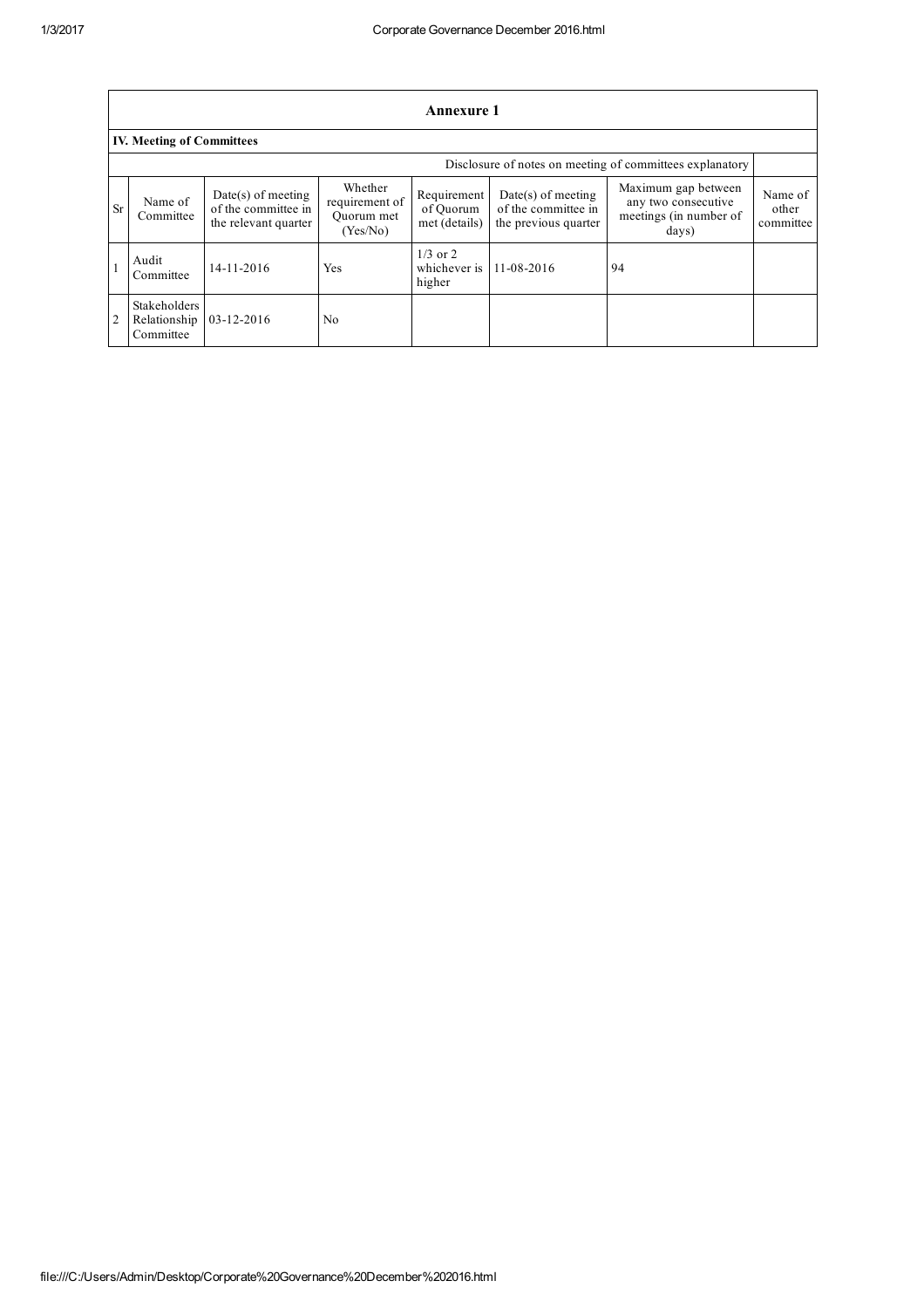|                                      | Annexure 1                                                                                                |                                  |                                                                    |  |
|--------------------------------------|-----------------------------------------------------------------------------------------------------------|----------------------------------|--------------------------------------------------------------------|--|
| <b>V. Related Party Transactions</b> |                                                                                                           |                                  |                                                                    |  |
|                                      | Subject                                                                                                   | Compliance status<br>(Yes/No/NA) | If status is "No" details of non-<br>compliance may be given here. |  |
|                                      | Whether prior approval of audit committee obtained                                                        | Yes                              |                                                                    |  |
| 2                                    | Whether shareholder approval obtained for material RPT                                                    | <b>NA</b>                        |                                                                    |  |
|                                      | Whether details of RPT entered into pursuant to omnibus approval<br>have been reviewed by Audit Committee | Yes                              |                                                                    |  |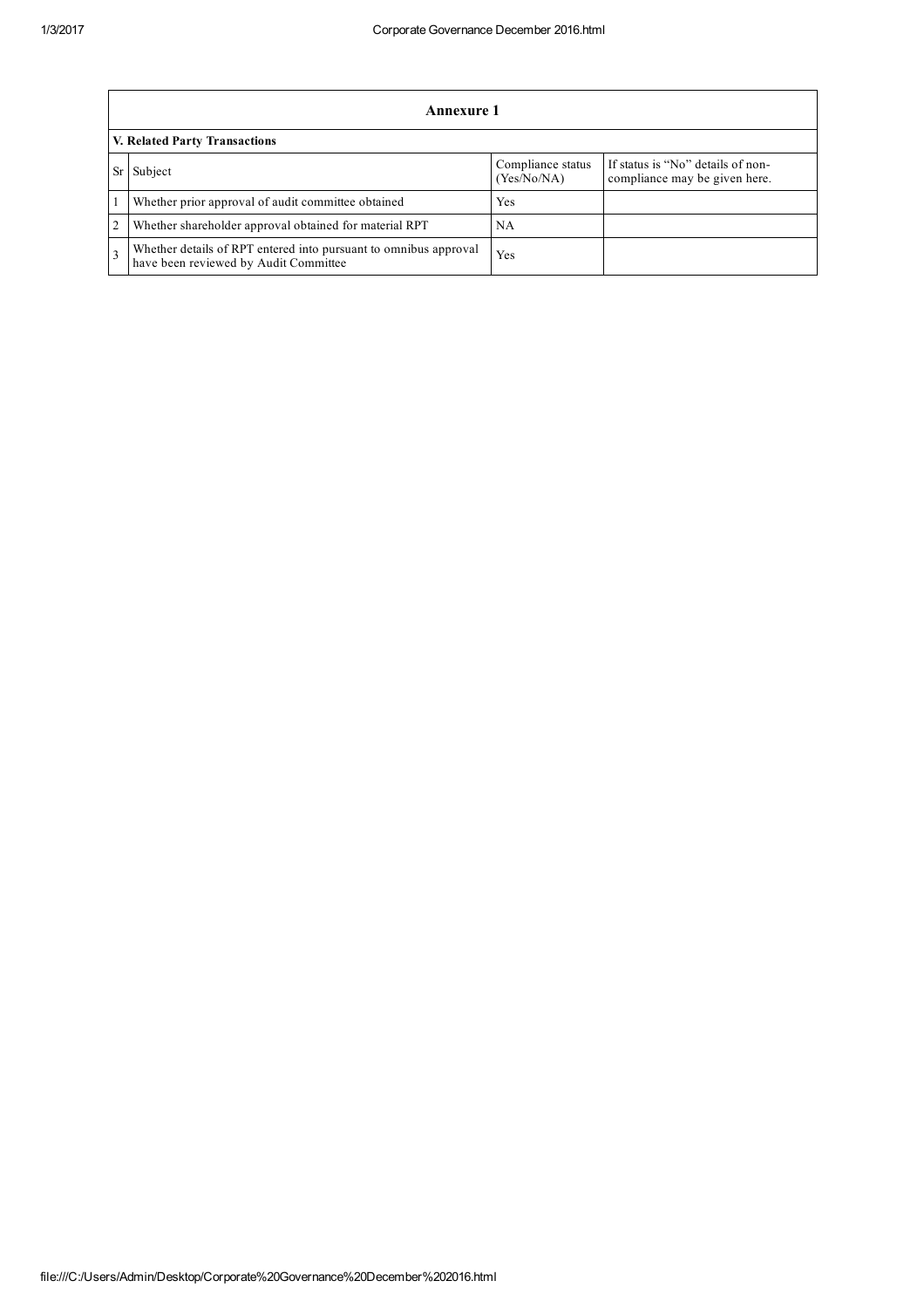|                          | <b>Annexure 1</b>                                                                                                                                                                                               |                                  |  |  |  |
|--------------------------|-----------------------------------------------------------------------------------------------------------------------------------------------------------------------------------------------------------------|----------------------------------|--|--|--|
|                          | <b>VI.</b> Affirmations                                                                                                                                                                                         |                                  |  |  |  |
| Sr                       | Subject                                                                                                                                                                                                         | Compliance<br>status<br>(Yes/No) |  |  |  |
|                          | The composition of Board of Directors is in terms of SEBI (Listing obligations and disclosure requirements)<br>Regulations, 2015                                                                                | Yes                              |  |  |  |
| $\overline{2}$           | The composition of the following committees is in terms of SEBI(Listing obligations and disclosure requirements)<br>Regulations, 2015 a. Audit Committee                                                        | Yes                              |  |  |  |
| $\overline{\mathcal{E}}$ | The composition of the following committees is in terms of SEBI(Listing obligations and disclosure requirements)<br>Regulations, 2015. b. Nomination & remuneration committee                                   | Yes                              |  |  |  |
| $\overline{4}$           | The composition of the following committees is in terms of SEBI(Listing obligations and disclosure requirements)<br>Regulations, 2015. c. Stakeholders relationship committee                                   | <b>Yes</b>                       |  |  |  |
| $\overline{\phantom{0}}$ | The composition of the following committees is in terms of SEBI(Listing obligations and disclosure requirements)<br>Regulations, 2015. d. Risk management committee (applicable to the top 100 listed entities) | NA                               |  |  |  |
| 6                        | The committee members have been made aware of their powers, role and responsibilities as specified in SEBI<br>(Listing obligations and disclosure requirements) Regulations, 2015.                              | Yes                              |  |  |  |
|                          | The meetings of the board of directors and the above committees have been conducted in the manner as specified<br>in SEBI (Listing obligations and disclosure requirements) Regulations, 2015.                  | Yes                              |  |  |  |
| 8                        | This report and/or the report submitted in the previous quarter has been placed before Board of Directors.                                                                                                      | Yes                              |  |  |  |